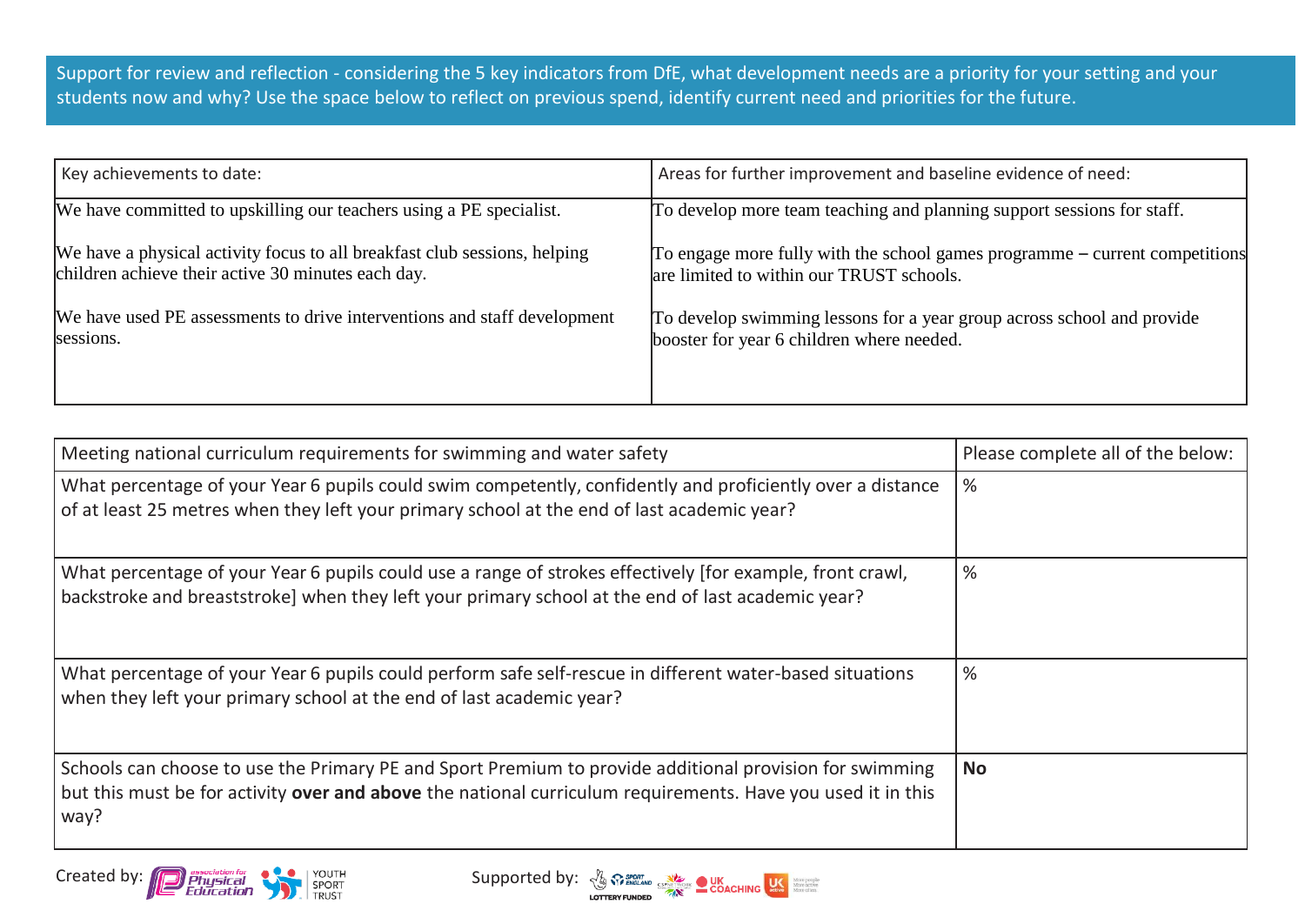## **Action Plan and Budget Tracking**

Capture your intended annual spend against the 5 key indicators. Clarify the success criteria and evidence of impact that you intend to measure to evaluate for students today and for the future.

| Academic Year: 2017/18                                                                                                                                                                                                     | Total fund allocated: £17,910                                                                                                                                                                                                                                                                                                                                               | Date Updated: April 2018                        |                                                                                                                                                                                                                          |                                                                                                                                                                                                                                                                                                                     |
|----------------------------------------------------------------------------------------------------------------------------------------------------------------------------------------------------------------------------|-----------------------------------------------------------------------------------------------------------------------------------------------------------------------------------------------------------------------------------------------------------------------------------------------------------------------------------------------------------------------------|-------------------------------------------------|--------------------------------------------------------------------------------------------------------------------------------------------------------------------------------------------------------------------------|---------------------------------------------------------------------------------------------------------------------------------------------------------------------------------------------------------------------------------------------------------------------------------------------------------------------|
| Key indicator 1: The engagement of all pupils in regular physical activity - Chief Medical Officer guidelines recommend that<br>primary school children undertake at least 30 minutes of physical activity a day in school | Percentage of total allocation:<br>15.4%                                                                                                                                                                                                                                                                                                                                    |                                                 |                                                                                                                                                                                                                          |                                                                                                                                                                                                                                                                                                                     |
| School focus with clarity on<br>intended impact on pupils:                                                                                                                                                                 | Actions to achieve:                                                                                                                                                                                                                                                                                                                                                         | Funding<br>allocated:                           | Evidence and impact:                                                                                                                                                                                                     | Sustainability and suggested<br>next steps:                                                                                                                                                                                                                                                                         |
| Breakfast club sessions have a<br>physical activity element that supports<br>children to achieve their 30 active<br>minutes – attending school earlier to<br>get involved.                                                 | Audit of current provision to<br>$\bullet$<br>identify activities that take<br>place within breakfast club.<br>From audit, highlight gaps<br>$\bullet$<br>and ensure that age<br>appropriate activities are<br>planned in.<br>Identify support staff to<br>undertake role and by<br>providing training<br>Regularly monitor and get<br>feedback from staff and<br>children. | £1050<br>(staffing)<br>£250<br>(training)       | Feedback from staff and<br>$\bullet$<br>children – linked to<br>activities, and how<br>school day.<br>More children achieve 30<br>$\bullet$<br>active minutes<br>Programme of breakfast<br>$\bullet$<br>club activities. | Continue to monitor level of<br>physical activity during<br>breakfast club.<br>children manage at start of Monitor attendance and uptake<br>of provision.<br>Review and change if<br>necessary.<br>Continue to promote this<br>provision to children and<br>families.<br>Ensure staff are appropriately<br>trained. |
| Develop further opportunities to be<br>active during the school day.                                                                                                                                                       | Continue to develop 'Craze<br>$\bullet$<br>of the Week' during break<br>times, develop more<br>activities with year 5<br>playground leaders.<br>Develop brain break<br>$\bullet$<br>activities e.g. BBC Super<br>movers, Go Noodle during<br>lessons.                                                                                                                       | £1213.50                                        | Feedback from staff and<br>$\bullet$<br>children.<br>Use PE noticeboard to<br>$\bullet$<br>publicise 'Craze of the<br>Week'<br>Share good practice in<br>$\bullet$<br>staff meetings.                                    | Continue to look at ways to<br>actively encourage active<br>lessons and other opportunities<br>to contribute to Active 30 mins.<br>Share best practice at staff<br>meetings and city wide PE<br>network meetings.                                                                                                   |
| Encourage active break and<br>lunchtimes by training playground<br>Physical <b>Physical</b><br>SPORT                                                                                                                       | Training playground leaders<br>and staff.<br><del>upported by</del>                                                                                                                                                                                                                                                                                                         | (staffing)<br>£250<br>COACHING SERVICE COACHING |                                                                                                                                                                                                                          | Establish a 'Playground Crew.'<br>These children will work on a                                                                                                                                                                                                                                                     |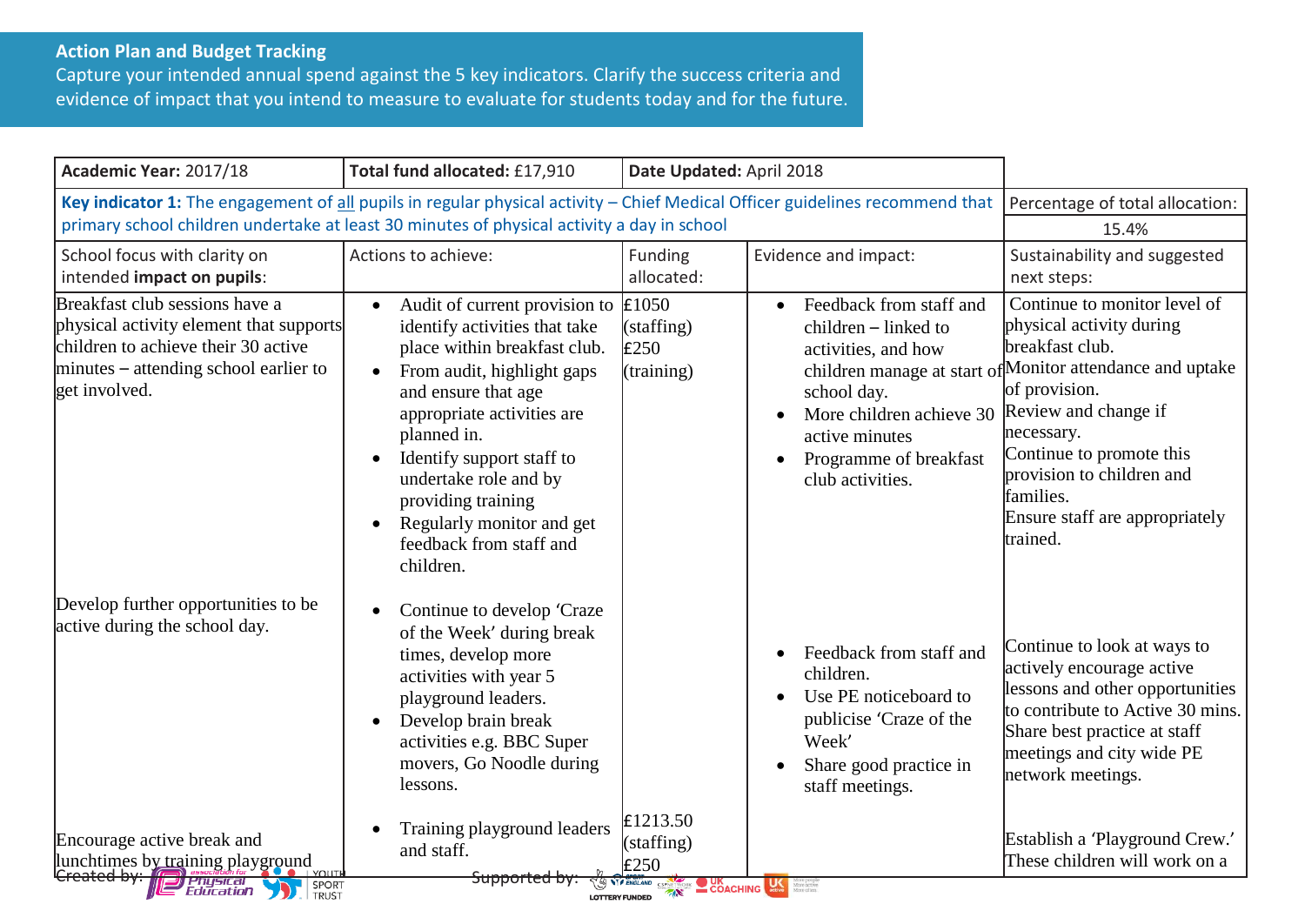| leaders and staff, structuring activities                                                                                                                                 | Develop a rotation of<br>$\bullet$<br>appropriate activities for<br>break and lunchtimes.<br>Monitor and review with<br>$\bullet$<br>children to ensure that the<br>leaders remain confident and<br>seasonal activities are on<br>offer.<br>Audit current equipment<br>$\bullet$                                                                                        | (training)                                               | playground leaders -<br>review and identify<br>further support needed.<br>Range of resources<br>available are being used<br>and looked after.<br>Pupil voice – are activities training if required.<br>appropriate and engaging | Half termly meetings with rota basis to provide a range of<br>physical activities for KS1 and<br>KS <sub>2</sub> .<br>Monitor effectiveness of<br>Playground Crew.<br>Ensure they remain motivated<br>and support with any further<br>Establish process for recruiting<br>new Playground Crew each<br>year. |
|---------------------------------------------------------------------------------------------------------------------------------------------------------------------------|-------------------------------------------------------------------------------------------------------------------------------------------------------------------------------------------------------------------------------------------------------------------------------------------------------------------------------------------------------------------------|----------------------------------------------------------|---------------------------------------------------------------------------------------------------------------------------------------------------------------------------------------------------------------------------------|-------------------------------------------------------------------------------------------------------------------------------------------------------------------------------------------------------------------------------------------------------------------------------------------------------------|
| Key indicator 2: The profile of PE and sport being raised across the school as a tool for whole school improvement                                                        |                                                                                                                                                                                                                                                                                                                                                                         |                                                          |                                                                                                                                                                                                                                 | Percentage of total allocation:<br>7.9%                                                                                                                                                                                                                                                                     |
| School focus with clarity on<br>intended impact on pupils:                                                                                                                | Actions to achieve:                                                                                                                                                                                                                                                                                                                                                     | Funding<br>allocated:                                    | Evidence and impact:                                                                                                                                                                                                            | Sustainability and suggested<br>next steps:                                                                                                                                                                                                                                                                 |
| Develop and create an appropriate PE<br>noticeboard in a prominent position so<br>that staff, children and visitors can<br>access it.                                     | Identify appropriate position<br>$\bullet$<br>and regularly update<br>noticeboard.<br>Use noticeboard to promote<br>$\bullet$<br>clubs, sporting values,<br>healthy lifestyles and<br>upcoming events.                                                                                                                                                                  | £250<br>(display and<br>photographs)                     | available.<br>Regularly updated and<br>reviewed                                                                                                                                                                                 | Clear, concise information Continue to update noticeboard<br>with relevant information<br>regarding sports events.                                                                                                                                                                                          |
| Develop and establish a PE<br>celebration assembly with a focus on<br>participation in physical activity.                                                                 | Establish frequency and<br>$\bullet$<br>format of assembly to<br>celebrate PE and healthy<br>activity lifestyles; develop<br>parental engagement.<br>Share information about<br>$\bullet$<br>assembly on website, class<br>blogs and twitter.<br>Develop role of playground<br>٠<br>leaders and team captains to<br>feedback and give match<br>reports, present awards. | £1213.50<br>(statfing)                                   | Noticeboard, website,<br>twitter.<br>Feedback from parents<br>and children.<br>Match reports and<br>Playground awards.                                                                                                          | Playground Crew to deliver<br>physical activities at break and<br>lunch times.<br>Children to continue to write<br>match reports after<br>competitions.<br>Continue to ensure that this is<br>part of the weekly schedule.                                                                                  |
| Embed the Youth Sport Trust<br>Sporting Values in PE lessons and<br><b>VOLITE</b><br><b>Created by:</b><br>association for<br>  Physical<br>  Education<br>SPORT<br>TRUST | Values on PE noticeboard<br>$\bullet$<br>and used in PE lessons.<br><del>Supported by:</del>                                                                                                                                                                                                                                                                            | <b>TO WE ENGLAND CSPNETWORK</b><br><b>LOTTERY FUNDED</b> | Children understand and<br>are able to use the values.<br><b>COACHING</b>                                                                                                                                                       | Continue to attend Healthy<br>Active Lifestyles events where                                                                                                                                                                                                                                                |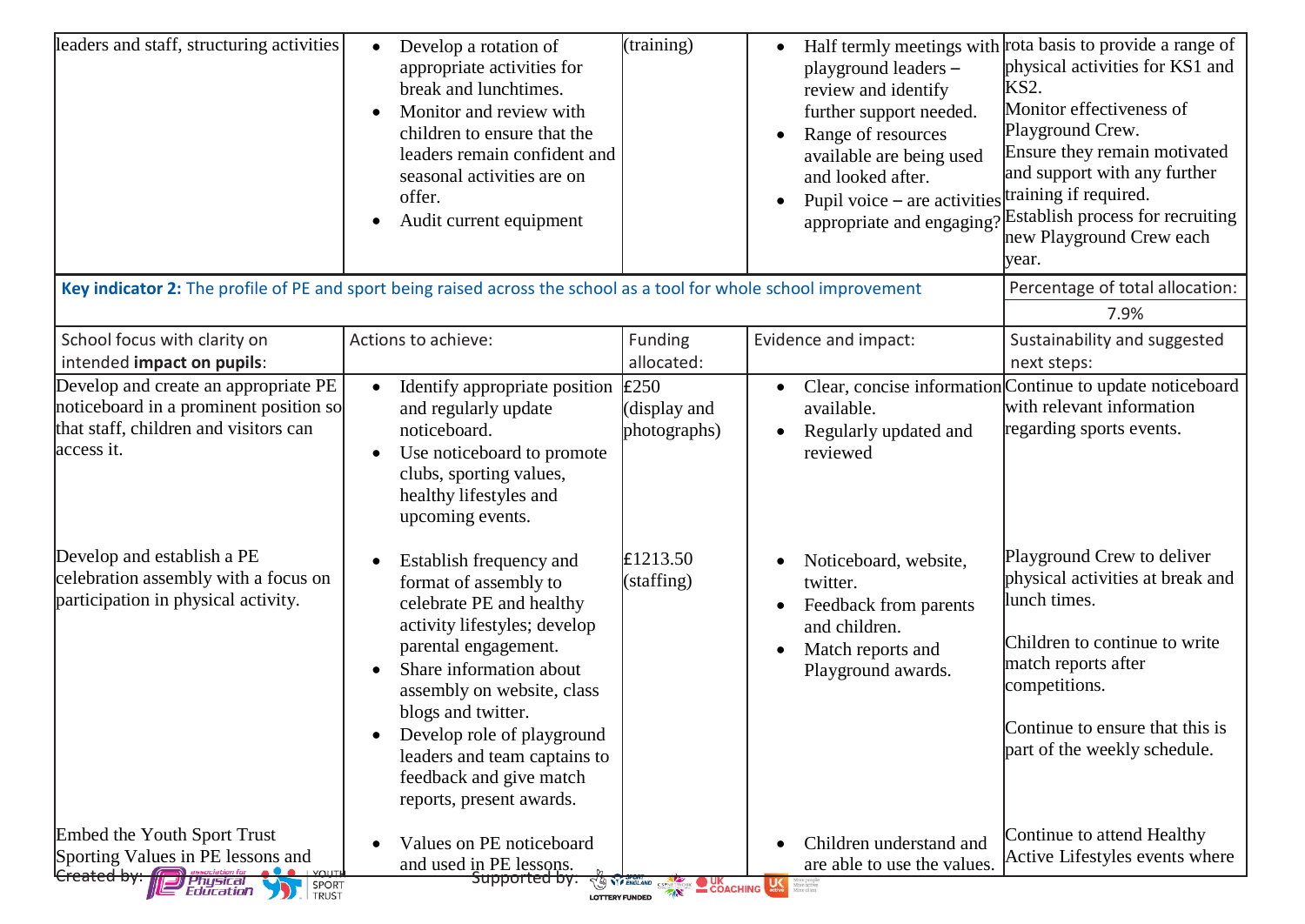| whole school life. | • Children taught meaning of<br>values and how they can<br>impact in PE lessons.<br>Look to embed these values<br>in all lessons. | Children can demonstrate the values are celebrated.<br>$\bullet$<br>the values in lessons other<br>than PE.<br>Values are embedded<br>across school life. | Ensure that children understand<br>the meaning of the values. |
|--------------------|-----------------------------------------------------------------------------------------------------------------------------------|-----------------------------------------------------------------------------------------------------------------------------------------------------------|---------------------------------------------------------------|
|--------------------|-----------------------------------------------------------------------------------------------------------------------------------|-----------------------------------------------------------------------------------------------------------------------------------------------------------|---------------------------------------------------------------|



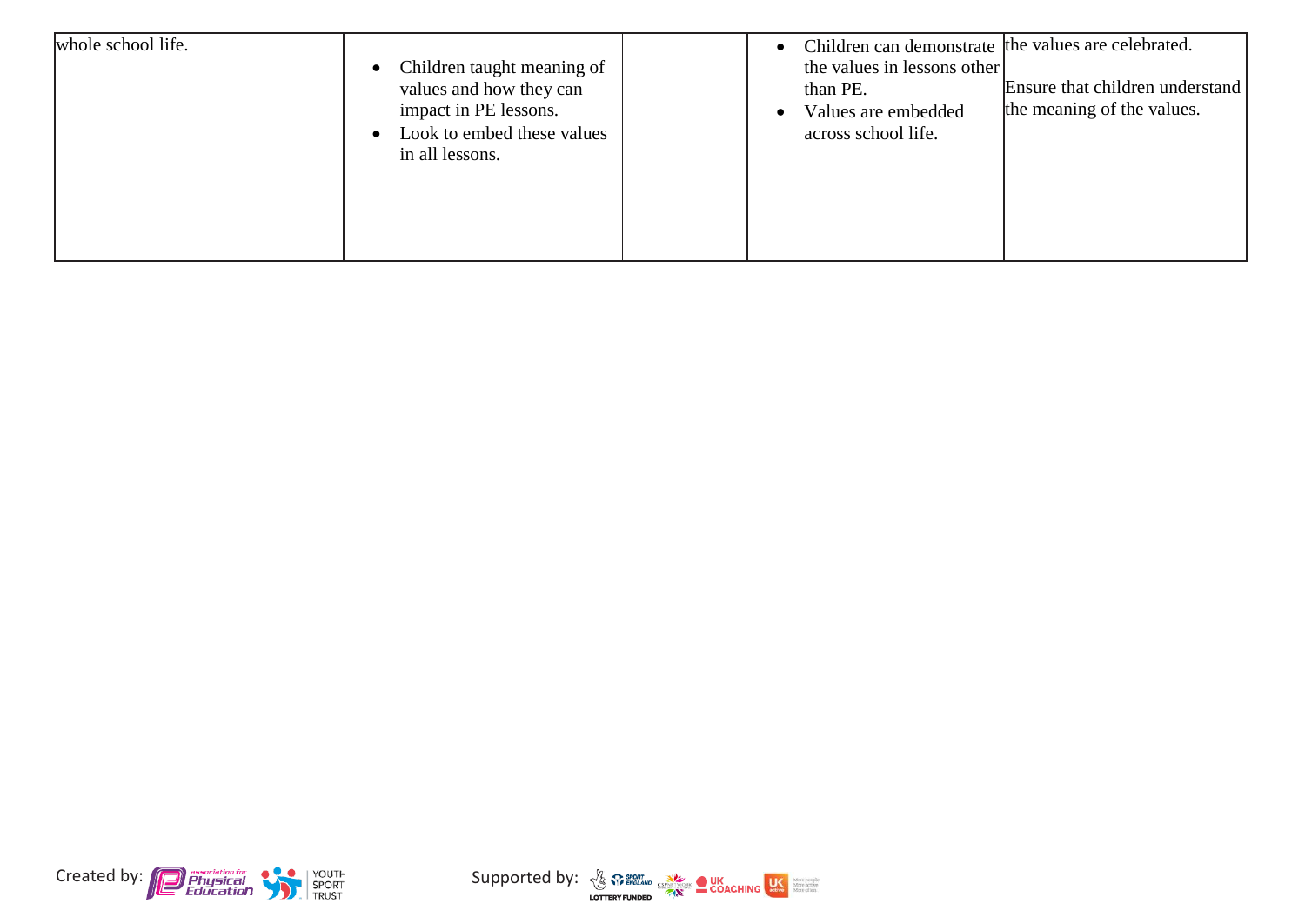| Key indicator 3: Increased confidence, knowledge and skills of all staff in teaching PE and sport                                            | Percentage of total allocation:                                                                                                                                                                                                                                                                                                                                                                                                        |                                                           |                                                                                                                                                                                                            |                                                                                                                                                                                                                                    |
|----------------------------------------------------------------------------------------------------------------------------------------------|----------------------------------------------------------------------------------------------------------------------------------------------------------------------------------------------------------------------------------------------------------------------------------------------------------------------------------------------------------------------------------------------------------------------------------------|-----------------------------------------------------------|------------------------------------------------------------------------------------------------------------------------------------------------------------------------------------------------------------|------------------------------------------------------------------------------------------------------------------------------------------------------------------------------------------------------------------------------------|
|                                                                                                                                              |                                                                                                                                                                                                                                                                                                                                                                                                                                        |                                                           |                                                                                                                                                                                                            | 45.4%%                                                                                                                                                                                                                             |
| School focus with clarity on intended Actions to achieve:<br>impact on pupils:                                                               |                                                                                                                                                                                                                                                                                                                                                                                                                                        | Funding<br>allocated:                                     | Evidence and impact:                                                                                                                                                                                       | Sustainability and suggested<br>next steps:                                                                                                                                                                                        |
| Upskill staff so that they are confident<br>and competent in delivery of the PE<br>elements of the National Curriculum.                      | Buy in a PE specialist from $\text{\pounds}5000$<br>$\bullet$<br>NUFC to upskill teaching<br>staff during curriculum<br>time; all class teachers will<br>receive this on a rotational<br>basis.<br>Engage with CPD<br>$\bullet$<br>opportunities from<br>NPESSS; including PE<br>subject lead development,<br>sport specific twilights and<br>FMS development.<br>Regular review and<br>$\bullet$<br>monitoring of staff skills.       | $(PE$ specialist)<br>£3139<br>(PE SLA-<br>NPESS)          | Staff confidence survey<br>outcomes.<br>Staff able to plan and lead a<br>series of lessons.<br>Lessons are more focused<br>and meet the needs of the<br>children.                                          | PE lead to assess training<br>needs through staff meetings.<br>Teachers to use assessment<br>data to inform lessons.<br>Teachers to remain confident in<br>the delivery of PE.<br>Continually measure impact of<br>PE specialists. |
| Key indicator 4: Broader experience of a range of sports and activities offered to all pupils                                                |                                                                                                                                                                                                                                                                                                                                                                                                                                        |                                                           |                                                                                                                                                                                                            | Percentage of total allocation:<br>17.6%                                                                                                                                                                                           |
| School focus with clarity on intended Actions to achieve:<br>impact on pupils:                                                               |                                                                                                                                                                                                                                                                                                                                                                                                                                        | <b>Funding</b><br>allocated:                              | Evidence and impact:                                                                                                                                                                                       | Sustainability and suggested<br>next steps:                                                                                                                                                                                        |
| Continue to develop and offer a wide<br>range of extracurricular activities;<br>using a mixture of external providers<br>and teaching staff. | Review current provision<br>$\bullet$<br>ensuring that there is an<br>opportunity available for<br>each year group and how<br>clubs are organised across<br>each term.<br>Ensure there is provision<br>$\bullet$<br>for any year groups who are<br>not currently catered for.<br>Ensure there are 2 sports<br>clubs running each week.<br>Continue to develop forest<br>$\bullet$<br>school and the use of the<br>outdoor environment: | £831<br>(clubs)<br>£500<br>(forest school)<br>and outdoor | Club timetables and<br>children who attend.<br>Feedback from staff,<br>children and parents.<br>More children attending<br>clubs and engaging in a<br>wider range of activities<br>across the school year. | Continue to ensure sports clubs<br>registers; monitor groups of to be run throughout the year.<br>Children will be targeted to<br>attend a PE related<br>intervention. C4L club.                                                   |
| YOUTH<br>Created by: <b>Physical</b><br>Education<br>SPORT<br>TRUST                                                                          | Supported by: $\frac{1}{2}$ $\frac{1}{2}$ $\frac{1}{2}$ $\frac{1}{2}$ $\frac{1}{2}$ COACHING $\frac{1}{2}$                                                                                                                                                                                                                                                                                                                             |                                                           |                                                                                                                                                                                                            |                                                                                                                                                                                                                                    |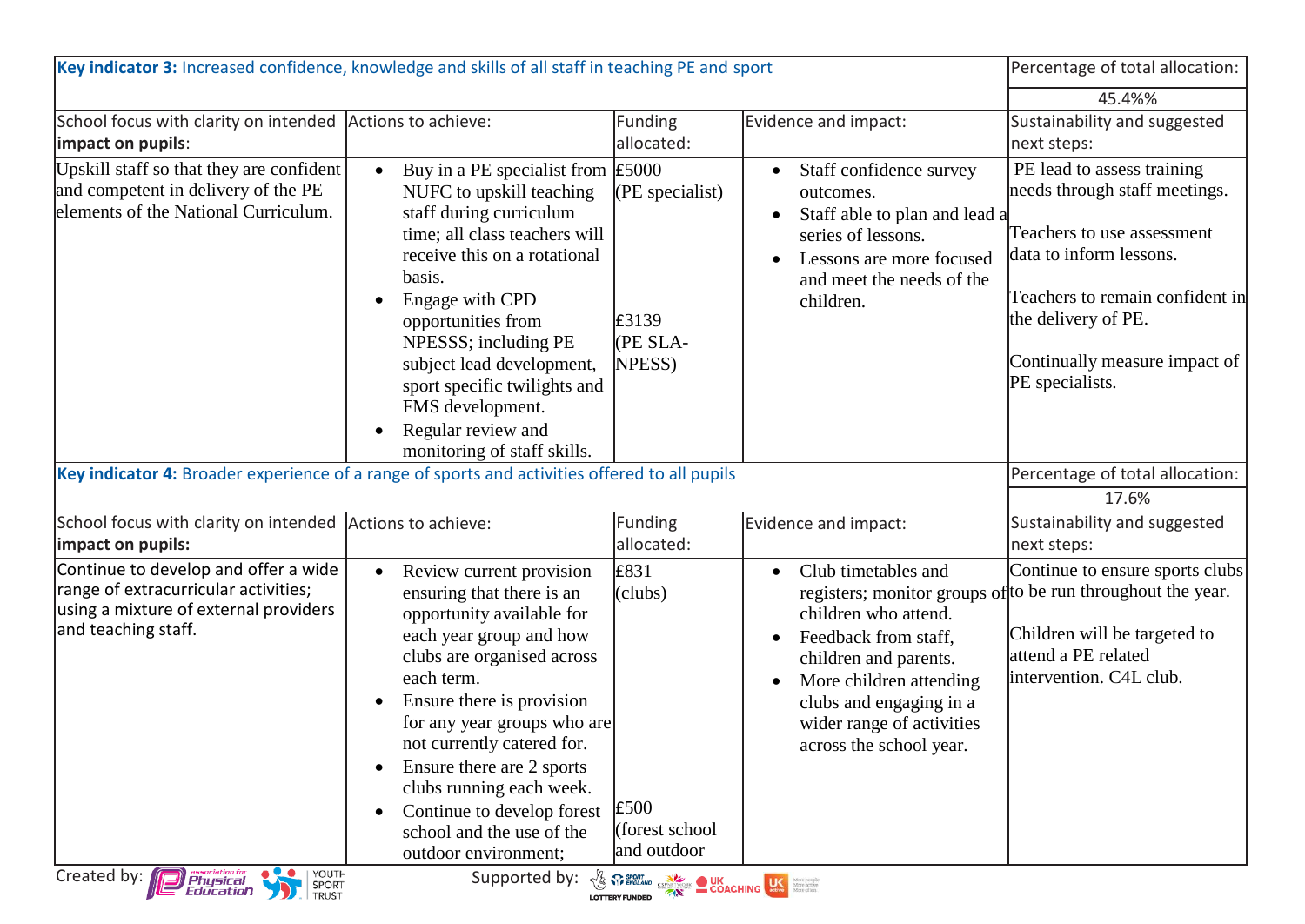| Engage with pupils who do not usually<br>engage with after school clubs.<br>Continued engagement with NPESSS<br>healthy active lifestyles programme. | including camping, horse<br>riding and other<br>nontraditional sporting<br>opportunities.<br>Establish with staff and<br>$\bullet$<br>from registers which<br>children are not engaging<br>with after school clubs.<br>Establish any barriers for<br>$\bullet$<br>children to participate in<br>after school clubs.<br>Pupil voice to find out what<br>$\bullet$<br>their preferred activities for<br>after school clubs would be.<br>Trial the most popular<br>$\bullet$<br>requests as taster sessions<br>in break and lunch times<br>and if successful look at<br>adding new club.<br>Add healthy active<br>$\bullet$<br>lifestyles events to the<br>school diary.<br>Accept invites and book<br>$\bullet$<br>transport.<br>Develop a resource pack<br>$\bullet$<br>based on activities from<br>events. | resources)<br>£1320<br>(PE Kit)<br>£500<br>(transport) | <b>TBC</b><br>Questionnaire outcomes<br>evaluated and acted upon.<br>New activities in the extra-<br>curricular timetable.<br>What percentage of<br>$\bullet$<br>children are now engaging<br>in sports clubs TBC<br>Review and evaluate<br>attendance figures<br>Attend the events<br>$\bullet$<br>Celebrate at PE assembly<br>and on noticeboard /<br>website.<br>Use of resources in lessons<br>and clubs. | Percentage of non-attenders Continue to ensure that after<br>school clubs include a targeted<br>activity for non-engagers.<br>Encourage staff to continually<br>target non-attenders.<br>Continue to engage in the<br>programme and celebrate<br>attendance.<br>Look for other activities that<br>will encourage children to<br>adopt a healthy active lifestyle. |
|------------------------------------------------------------------------------------------------------------------------------------------------------|------------------------------------------------------------------------------------------------------------------------------------------------------------------------------------------------------------------------------------------------------------------------------------------------------------------------------------------------------------------------------------------------------------------------------------------------------------------------------------------------------------------------------------------------------------------------------------------------------------------------------------------------------------------------------------------------------------------------------------------------------------------------------------------------------------|--------------------------------------------------------|---------------------------------------------------------------------------------------------------------------------------------------------------------------------------------------------------------------------------------------------------------------------------------------------------------------------------------------------------------------------------------------------------------------|-------------------------------------------------------------------------------------------------------------------------------------------------------------------------------------------------------------------------------------------------------------------------------------------------------------------------------------------------------------------|
| Key indicator 5: Increased participation in competitive sport                                                                                        |                                                                                                                                                                                                                                                                                                                                                                                                                                                                                                                                                                                                                                                                                                                                                                                                            |                                                        |                                                                                                                                                                                                                                                                                                                                                                                                               | Percentage of total allocation:                                                                                                                                                                                                                                                                                                                                   |
|                                                                                                                                                      |                                                                                                                                                                                                                                                                                                                                                                                                                                                                                                                                                                                                                                                                                                                                                                                                            |                                                        |                                                                                                                                                                                                                                                                                                                                                                                                               | 15.1%                                                                                                                                                                                                                                                                                                                                                             |
| School focus with clarity on intended Actions to achieve:<br>impact on pupils:                                                                       |                                                                                                                                                                                                                                                                                                                                                                                                                                                                                                                                                                                                                                                                                                                                                                                                            | Funding<br>allocated:                                  | Evidence and impact:                                                                                                                                                                                                                                                                                                                                                                                          | Sustainability and suggested<br>next steps:                                                                                                                                                                                                                                                                                                                       |